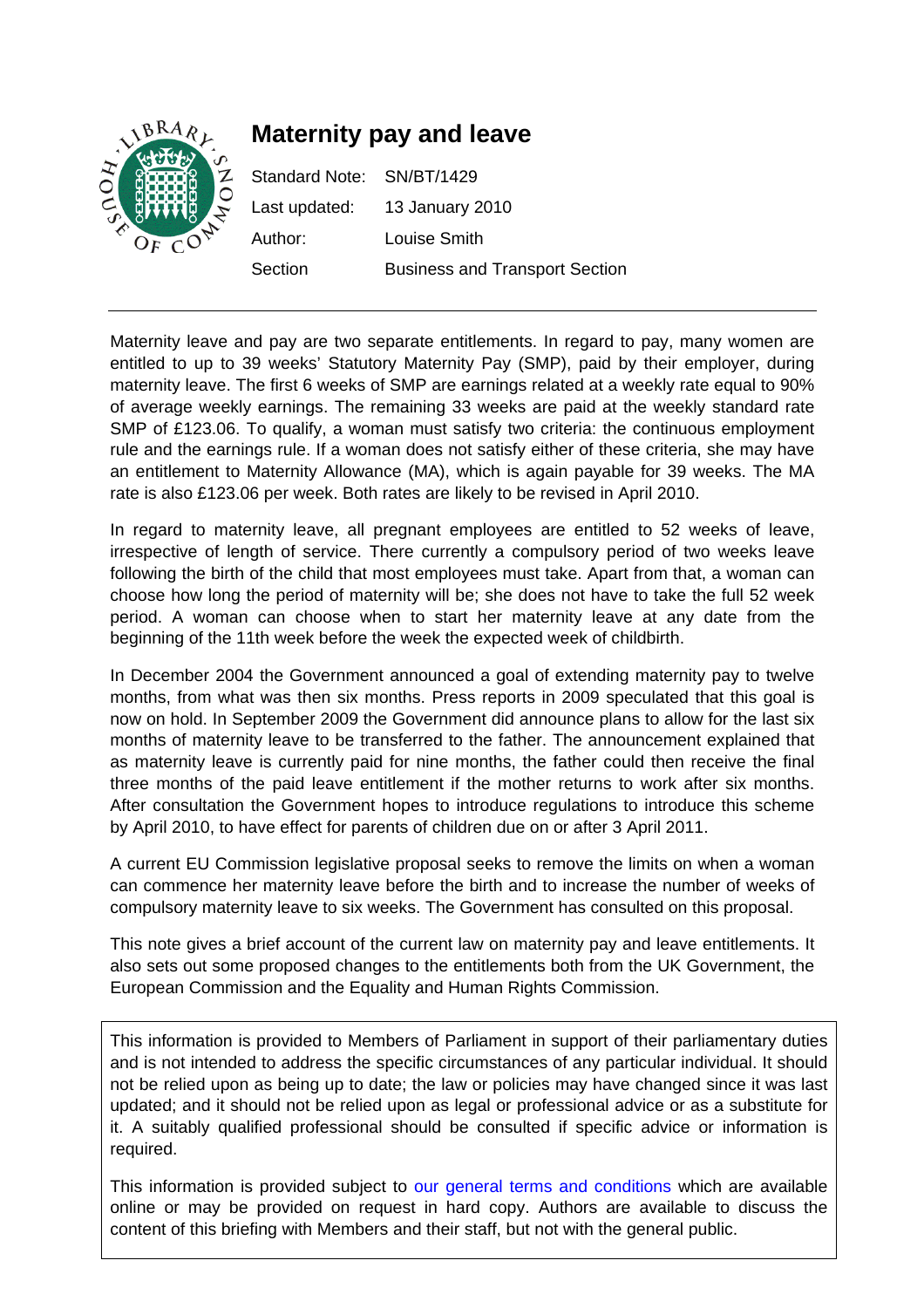<span id="page-1-0"></span>For more detailed information on how to calculate maternity leave and pay rights, the following guides may be of help:

- HM Revenue and Customs, *[Employer Helpbook for Statutory Maternity Pay](http://www.hmrc.gov.uk/helpsheets/e15.pdf)*, E15 2009
- Business Link website, *[Maternity Leave and Pay](http://www.businesslink.gov.uk/bdotg/action/layer?topicId=1080898273&r.lc=en&r.s=sl)*
- Department for Work and Pensions, *[NI17A A guide to Maternity Benefits](http://www.dwp.gov.uk/publications/specialist-guides/technical-guidance/ni17a-a-guide-to-maternity/),* April 2009

For information about paternity leave and pay, see Library Standard Note, *[Paternity pay and](http://pims.parliament.uk:81/PIMS/Static%20Files/Extended%20File%20Scan%20Files/LIBRARY_OTHER_PAPERS/STANDARD_NOTE/snbt-00952.pdf)  [leave](http://pims.parliament.uk:81/PIMS/Static%20Files/Extended%20File%20Scan%20Files/LIBRARY_OTHER_PAPERS/STANDARD_NOTE/snbt-00952.pdf)*, SN/BT/952, 15 September 2009

# **Contents**

| 1 | <b>Current system</b>   |                                                         | $\mathbf{2}$ |
|---|-------------------------|---------------------------------------------------------|--------------|
|   | 1.1                     | Maternity pay                                           | 3            |
|   |                         | <b>Statutory Maternity Pay (SMP)</b>                    | 3            |
|   |                         | Maternity Allowance (MA)                                | 4            |
|   | 1.2 <sub>1</sub>        | Maternity leave                                         | 5            |
| 2 | <b>Proposed changes</b> |                                                         | 8            |
|   | 2.1                     | Government: Extension to 12 months paid maternity leave | 8            |
|   | $2.2^{\circ}$           | Proposed changes at EU level                            | 11           |
|   | 2.3                     | The Equality and Human Rights Commission                | 13           |

# **1 Current system**

Maternity leave and pay are two separate entitlements. All pregnant employees are entitled to take 52 weeks maternity leave, but an employee must meet qualifying conditions in order to be entitled to statutory maternity pay  $(SMP)^{1}$  $(SMP)^{1}$  $(SMP)^{1}$  If a pregnant woman is not entitled to SMP, they may be entitled to Maternity Allowance (MA), which is based on different qualifying criteria. The principal statutory provisions are contained in the *Social Security Contributions and Benefits Act 1992* (as amended)*.* Part XII of the Act covers SMP and sections 35 and 35A cover MA. This note sets out the statutory minimum schemes. An employer may of course offer maternity pay and leave provision which is more generous than this.

At EU level, the *Pregnant Workers Directive 92/85/EC* provides for a minimum maternity leave period for employees of 14 weeks and for a minimum payment during this leave at the level of sick pay. The maternity provisions in the UK generally either meet, or are more generous than the minimum requirements of this directive.

<span id="page-1-1"></span><sup>1</sup> Business Link website, *[Maternity Leave and Pay](http://www.businesslink.gov.uk/bdotg/action/layer?topicId=1080898273&r.lc=en&r.s=sl)* [on 13 January 2010]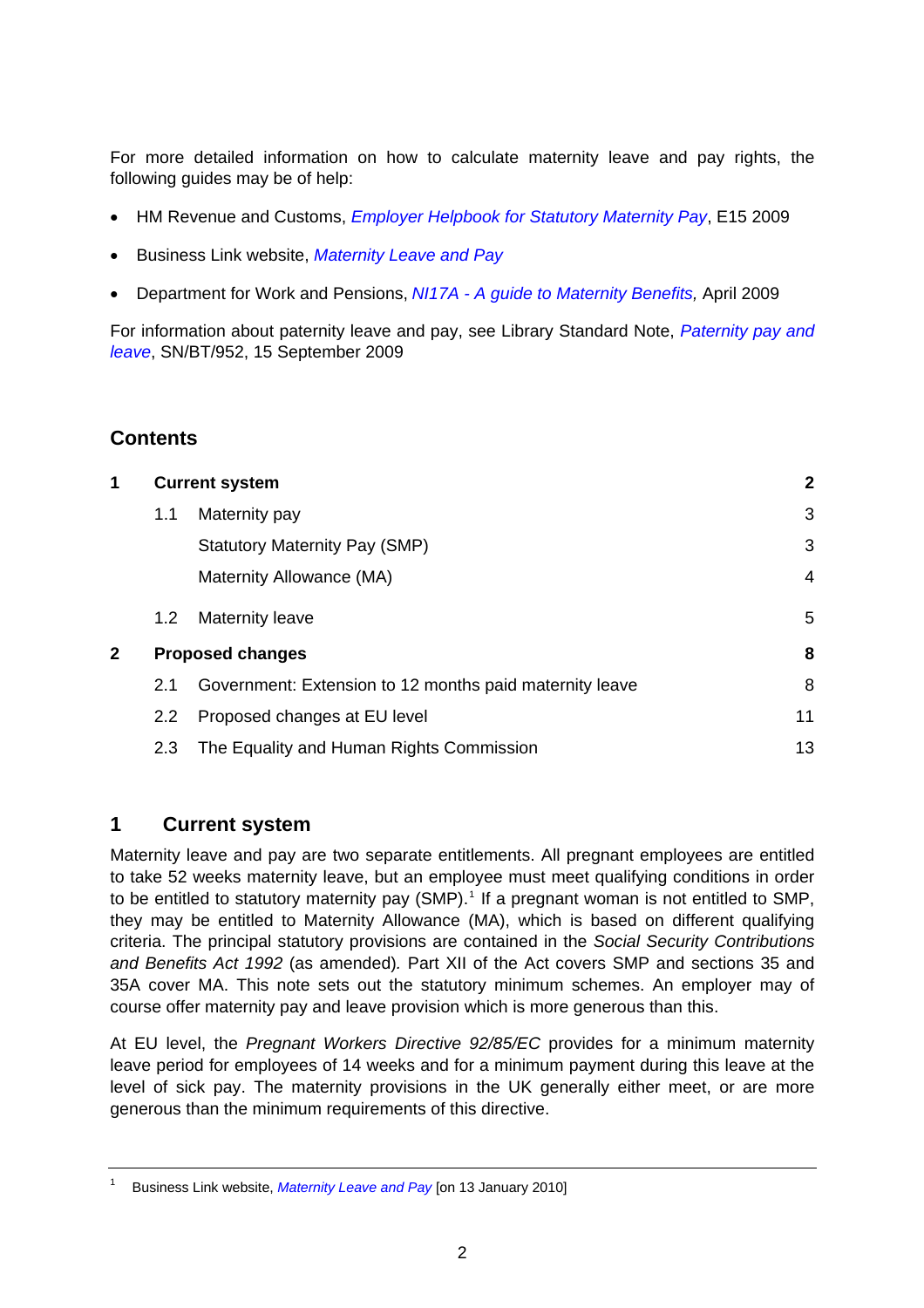# <span id="page-2-0"></span>**1.1 Maternity pay**

# *Statutory Maternity Pay (SMP)*

Many women are entitled to up to 39 weeks' Statutory Maternity Pay (SMP), paid by their employer during maternity leave (prior to April 2007 the entitlement was 26 weeks). To qualify, a woman must satisfy two criteria: the **continuous employment rule** and the **earnings rule**. The continuous employment rule is summarised in the DWP guidance as follows:

### **The continuous employment rule**

To qualify for SMP, you must satisfy the continuous employment rule. You must have been employed by your employer for a continuous period of at least 26 weeks into the qualifying week (which is the 15th week before the week in which the baby is due). This period must include at least one day in the qualifying week.

Although continuous employment usually means employment by the same employer without a break, there are some circumstances when breaks in employment can be disregarded. The employment rule may be modified slightly if your baby is born prematurely.<sup>[2](#page-2-1)</sup>

The earnings rule is also explained:

### **The earnings rule**

To qualify for SMP, you must satisfy the earnings rule. Your average weekly earnings must be at least equal to the lower earnings limit for National Insurance (NI) purposes. The lower earnings limit is the point at which you start to be treated as if you have paid NI contributions. You will not actually have to pay NI contributions until your earnings reach a higher point called the primary earnings threshold.

The lower earnings limit is reviewed regularly, usually in April. If it changes while you are pregnant, remember that the lower earnings limit that applies to you will be the one that was current at the end of the qualifying week. $3$ 

Lower earnings limit (LEL) is the minimum amount of earnings that an employee needs to earn per week to qualify for SMP. For tax year 2009-10 it is £95.00.[4](#page-2-3)

The earliest date that SMP can start is from the 11th week before the week the baby is due and the latest is from the day following the birth. The amount of SMP payable is explained as follows:

The amount you get depends on your earnings. The first 6 weeks of SMP are earnings related and you will get a weekly rate equal to 90 per cent of your average weekly earnings (there is no upper limit). The remaining 33 weeks are paid at the weekly standard rate SMP of **£123.06** (from 6 April 2009) or the earnings related rate if this is less than standard rate SMP.<sup>[5](#page-2-4)</sup>

Employers can recover 92% of the SMP they pay out, usually by deduction from monthly payments of tax and national insurance contributions to HMRC. Small employers (who pay £45,000 or less in gross national insurance contributions in a tax year) recover 100% of SMP

<span id="page-2-1"></span><sup>2</sup> <sup>2</sup>Department for Work and Pensions, *NI17A - A guide to Maternity Benefits* [on 13 January 2010]<br><sup>3</sup> Department for Work and Depaigns, *NI17A - A guide to Maternity Benefits* [on 12, January 2010]

<sup>&</sup>lt;sup>3</sup>Department for Work and Pensions, *NI17A - A guide to Maternity Benefits* [on 13 January 2010]<br><sup>4</sup> HC Deb 15 Desember 2008 e87 100k/S

<span id="page-2-3"></span><span id="page-2-2"></span>HC Deb 15 December 2008 *[c87-100WS](http://www.publications.parliament.uk/pa/cm200809/cmhansrd/cm081215/wmstext/81215m0003.htm#08121517000024)*

<span id="page-2-4"></span><sup>5</sup> Department for Work and Pensions, *[NI17A - A guide to Maternity Benefits](http://www.dwp.gov.uk/publications/specialist-guides/technical-guidance/ni17a-a-guide-to-maternity/statutory-maternity-pay-smp/smp-amount/#smpamount)* [on 13 January 2010]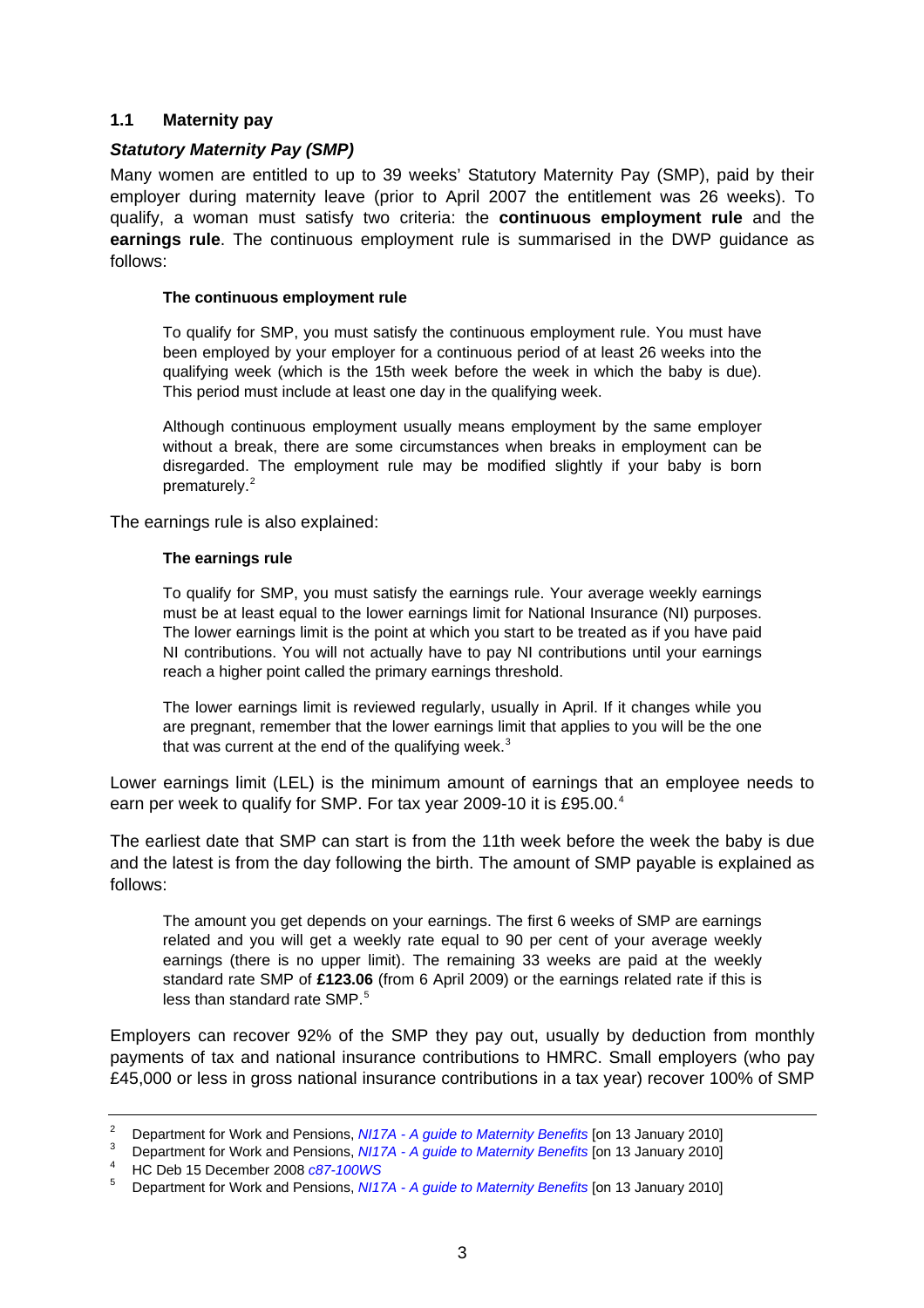<span id="page-3-0"></span>paid out plus 4.5% in compensation for the fact that SMP is subject to employer's National Insurance.<sup>[6](#page-3-1)</sup> Employers must keep records of maternity absence, SMP paid and not paid and maternity certificates or other medical evidence.

A historical table of the flat rate of SMP was given in the following PQ:[7](#page-3-2)

**Chris Ruane:** To ask the Secretary of State for Work and Pensions what the level of statutory maternity pay was in each of the last 30 years at today's prices. [93471]

**Mrs. McGuire**: Statutory maternity pay was introduced in 1987. Since its inception, the first six weeks have been payable at 90 per cent. of the women's average weekly earnings, with no upper limit. Between 1987 and 5 April 2003 this was followed by a flat rate for the remainder of her maternity pay period. From 6 April 2003, the remainder of the maternity pay period is paid at the lesser of the flat rate or 90 per cent. of her average weekly earnings. The standard rates, together with the equivalent at 2005-06 prices, are in the table.

*Rates of statutory maternity pay (SMP since 1987 and equivalent in 2005-06 prices)* 

|                            | Standard<br>SMP rate | Rate at<br>2005-06 |
|----------------------------|----------------------|--------------------|
|                            |                      | prices             |
| 1987                       | 32.85                | 61.30              |
| 1988                       | 34.25                | 59.75              |
| 1989                       | 36.25                | 59.02              |
| 1990                       | 39.25                | 59.25              |
| 1991                       | 44.50                | 63.30              |
| 1992                       | 46.30                | 63.81              |
| 1993                       | 47.95                | 64.40              |
| 1994 (part) <sup>(1)</sup> | 48.80                | 64.57              |
| 1994 (part) <sup>(1)</sup> | 52.50                | 69.47              |
| 1995                       | 52.50                | 67.42              |
| 1996                       | 54.55                | 67.77              |
| 1997                       | 55.70                | 67.24              |
| 1998                       | 57.70                | 67.93              |
| 1999                       | 59.55                | 68.72              |
| 2000                       | 60.20                | 68.50              |
| 2001                       | 62.20                | 69.14              |
| 2002                       | 75.00                | 80.86              |
| 2003                       | 100.00               | 104.71             |
| 2004                       | 102.80               | 104.75             |
| 2005                       | 106.00               | 106.00             |
| 2006                       | 108.85               | 108.85             |

 $<sup>(1)</sup>$  SMP rate increased for women with an expected week of confinement of 16</sup> October 1994 or later.

## *Maternity Allowance (MA)*

Women who are not entitled to SMP but meet the qualifying conditions based on their recent employment and earnings record may claim from their Jobcentre Plus office up to 39 weeks Maternity Allowance (MA). The qualifying conditions are explained further in DWP guidance:

**To qualify for MA, you have to satisfy two basic rules:** 

<span id="page-3-1"></span><sup>6</sup> HM Revenue and Customs, *Pay and time off work for parents* [on 13 January 2010] 7

<span id="page-3-2"></span>[HC Deb 6 November 2006 c931W](http://pubs1.tso.parliament.uk/pa/cm200506/cmhansrd/vo061106/text/61106w0051.htm#06110813000017)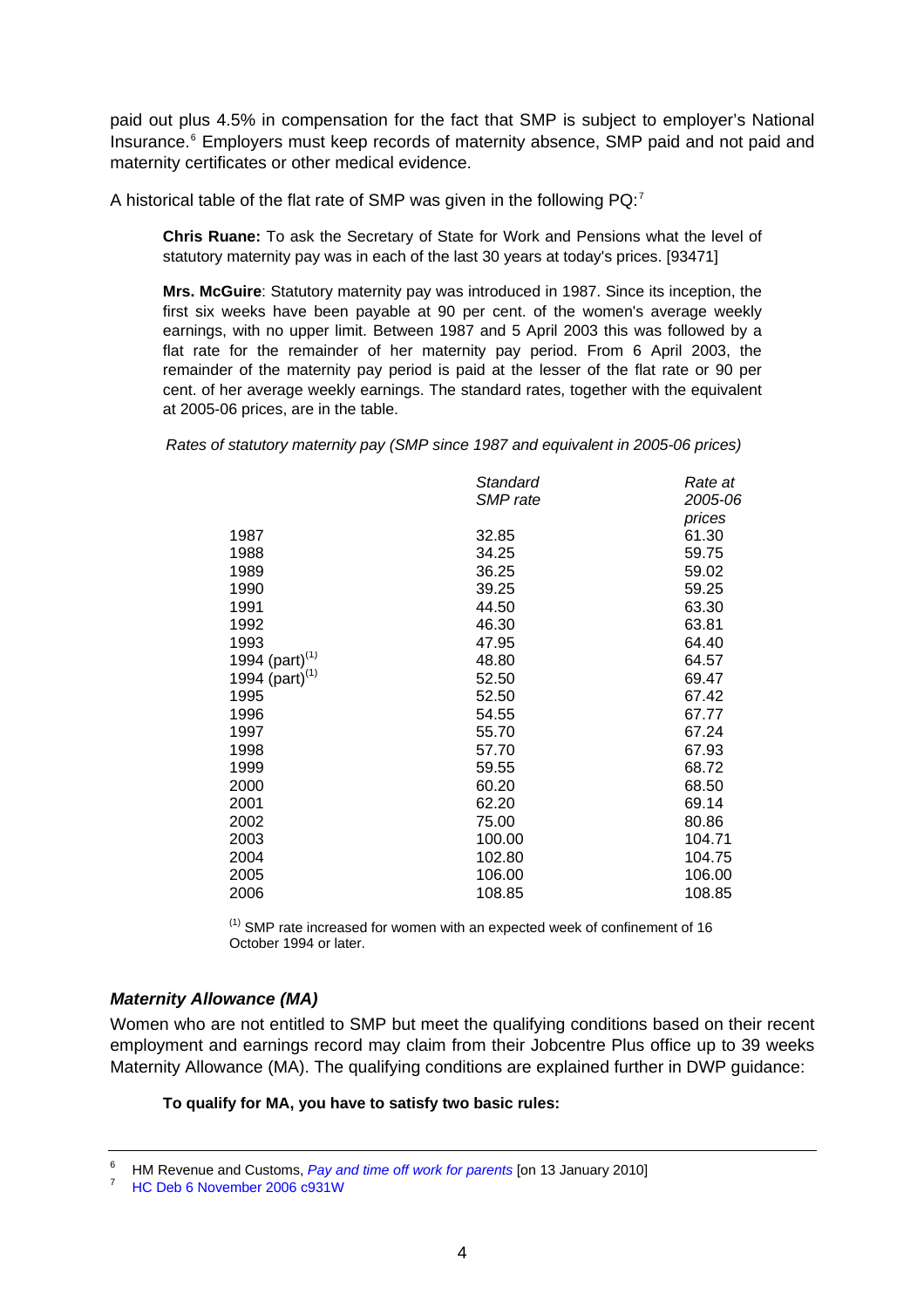- <span id="page-4-0"></span>• the employment rule
- the earnings rule

You have to satisfy these rules in a test period. The test period is the period of 66 weeks up to and including the week before the week your baby is due.

#### **The Employment rule**

You must have been employed and/or self-employed for at least 26 weeks in your 66 week test period. The 26 weeks do not have to be in a row and it does not matter how much you earn. You do not have to be actually physically at work to be employed or self-employed; you might be off work sick or have been on Statutory Maternity Leave for an earlier pregnancy for example.

Weeks when you have not worked a full week count towards your 26 weeks.

If you are self-employed, you must be registered as such with HM Revenue & Customs according to their rules.

### **The Earnings rule**

To get MA your earnings, on average, must be at least equal to the Maternity Allowance Threshold (MAT) which applies at the beginning of your test period. The MAT is £30 a week so you must earn on average at least £30 a week [for tax year  $2009-10$ <sup>[8](#page-4-1)</sup>. If you have more than one employer, all earnings will count when working out the average.<sup>[9](#page-4-2)</sup>

The guidance also sets out how the MA rate is calculated:

If you satisfy the employment rule and the earnings rule, you will be entitled to MA for a maximum of 39 weeks.

The amount you get depends on your gross average weekly earnings. You will get the standard rate of MA, which is £123.06 a week (from 6 April 2009) or 90 per cent of your gross average weekly earnings, if this calculation results in a figure which is less than the standard rate of MA.

If you have paid Class 2 NI contributions at the end of each week in your 13 week earnings period, you will be treated as having enough earnings to receive standard rate MA.

If you hold a small earnings exception for at least 13 weeks in your test period and you have no other earnings you will be treated as having earnings of £30 a week (equal to the MAT) and receive a weekly rate of MA of £27.00 (90 per cent of the MAT).<sup>[10](#page-4-3)</sup>

### **1.2 Maternity leave**

The principal statutory provisions in relation to maternity leave are contained in Part VIII of the *Employment Rights Act 1996*, as amended by the *Employment Relations Act 1999,* and the *Maternity and Parental Leave etc Regulations 1999*, SI 1999/3312 (MAPLE regulations).

Irrespective of length of service a pregnant employee is entitled to maternity leave. There are two types of Maternity Leave: Ordinary Maternity Leave (OML), which is the first 26 weeks'

<sup>8</sup> HC Deb 15 December 2008 *[c87-100WS](http://www.publications.parliament.uk/pa/cm200809/cmhansrd/cm081215/wmstext/81215m0003.htm#08121517000024)*

<span id="page-4-2"></span><span id="page-4-1"></span><sup>&</sup>lt;sup>9</sup> Department for Work and Pensions, NI17A - A guide to Maternity Benefits [on 13 January 2010]

<span id="page-4-3"></span><sup>&</sup>lt;sup>10</sup> Department for Work and Pensions, *NI17A - A guide to Maternity Benefits* [on 13 January 2010]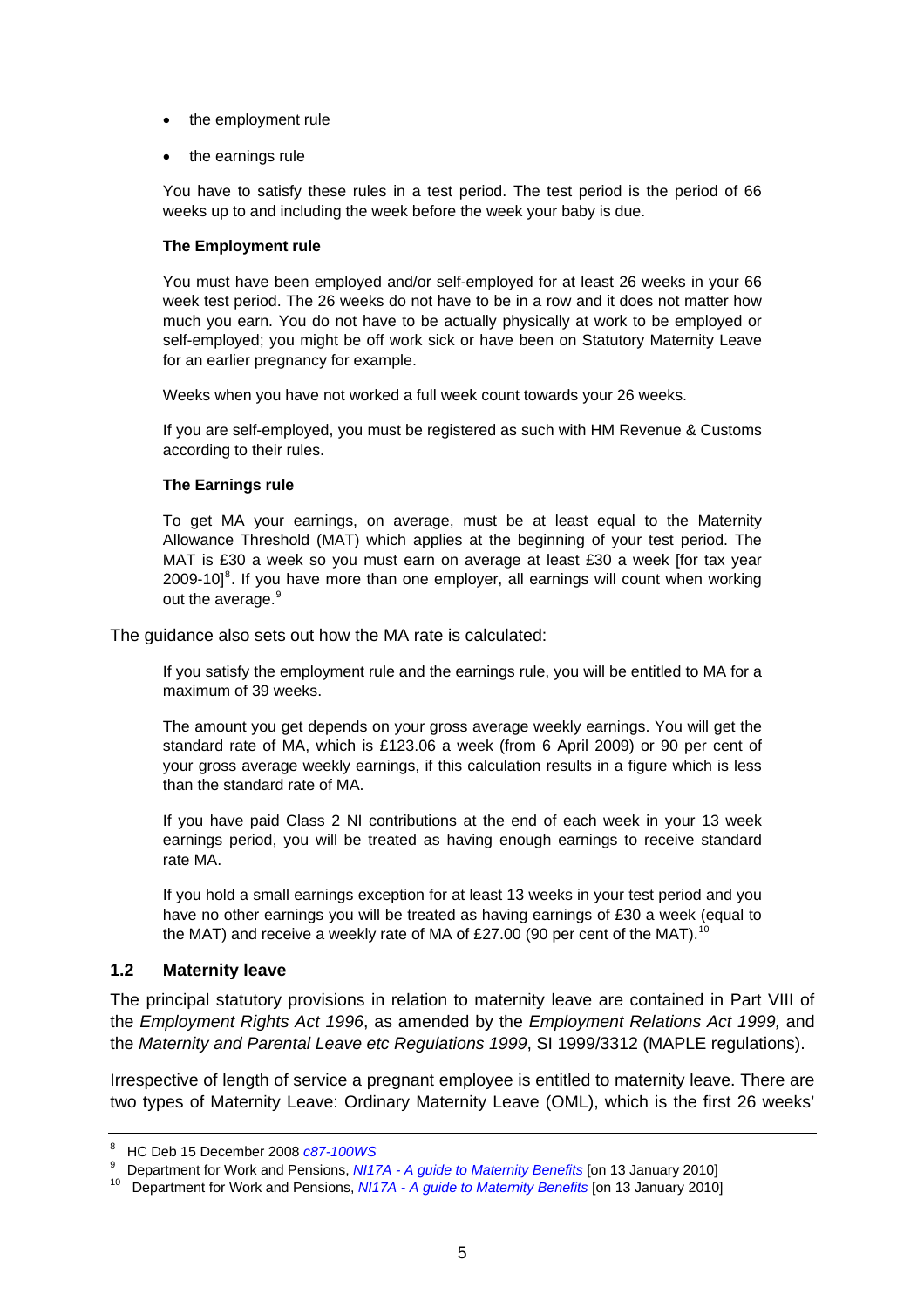maternity leave and Additional Maternity Leave (AML), which is the second 26 weeks' maternity leave. The two periods run consecutively, to give an entitlement to 52 weeks leave. There can be no gap between the two periods. The difference between the two periods relates to a difference in employee's rights and duties between the two periods. However, since the introduction of the *Maternity and Parental Leave etc. and the Paternity and Adoption Leave (Amendment) Regulations 2008* (SI 2008/1966) (the 2008 regulations) the distinction is now seen as "rarely relevant".<sup>[11](#page-5-0)</sup>

A woman can choose when to start her maternity leave at any date from the beginning of the 11th week before the week the expected week of childbirth (EWC), provided that notice is properly given to the employer. An employee must give notice before the end of the 15th week before the expected date of birth and state the expected week of childbirth and the date of the start of the leave.<sup>[12](#page-5-1)</sup> If the employee has a pregnancy-related absence in the four weeks before the EWC, OML automatically starts immediately.<sup>[13](#page-5-2)</sup>

A woman must take a compulsory period of two weeks leave commencing from the date of childbirth[.14](#page-5-3) This is essentially a health and safety measure. An employer who requires a woman to work during this period is guilty of an offence. Apart from this compulsory period a woman is free to choose how many weeks maternity leave she would like to take up to a maximum of 52 weeks, provided that she has given her employer sufficient notice of her return – this is currently 8 weeks notice of the date that she wishes to return.<sup>[15](#page-5-4)</sup>

The *MAPLE Regulations* govern the entitlement to return to work of a woman returning from maternity leave. There is a difference in entitlement here between OML and AML. Under regulation 18(1) the right to return to work after OML is an entitlement to "return to the job in which she was employed before her absence". Under regulation 18(2) the right to return after AML is phrased slightly different: "…is entitled to return from leave to the job in which she was employed before her absence or, if it is not reasonably practicable for the employer to permit her to return to that job, to another job which is both suitable for her and appropriate for her to do in the circumstances."

The *2008 regulations* apply to women whose EWC begins on or after 5 October 2008 to give the same rights to non-pay contractual terms and conditions to a woman on additional maternity leave (AML) as when on ordinary maternity leave (OML). Prior to this entitlement to such benefits only continued during OML.

The 2008 regulations are a result of a High Court order in the case of *Equal Opportunities Commission v Secretary of State for Trade and Industry [2007] EWHC 483 (Admin),* in which the Court ruled that the *Employment Equality (Sex Discrimination) Regulations 2005* (the "2005 Regulations"), did not comply with the requirements of European law on equal treatment. As a consequence, the *Sex Discrimination Act 1975* has been amended to eliminate any distinction in the types of claim a woman can bring in relation to the periods of ordinary and additional maternity leave.

This now means a woman may have a claim if she is not afforded the same benefits of the terms and conditions of employment during AML as she is during OML. The seniority, annual

<span id="page-5-1"></span><span id="page-5-0"></span><sup>&</sup>lt;sup>11</sup> Harvey on Industrial Relations and Employment Law, Part 2, Issue 196, J/213, Maternity Leave, section132<br><sup>12</sup> Regulation 4, Maternity and Parental Leave etc Regulations 1999, SI 1999/3312<br><sup>13</sup> Regulation 6, Maternity

<span id="page-5-2"></span>

<span id="page-5-3"></span>

<span id="page-5-4"></span>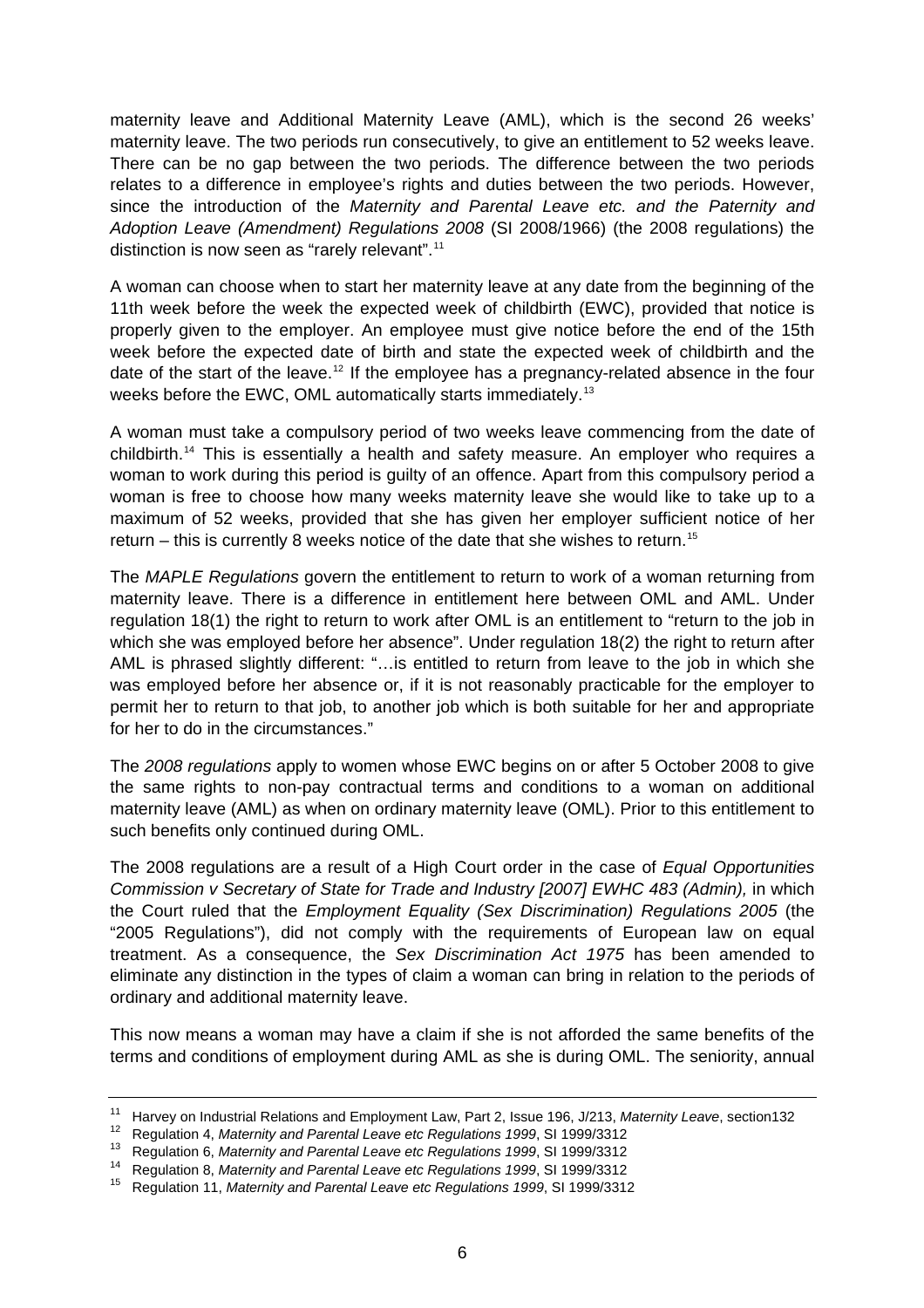leave entitlements and similar rights will be unaffected by the AML absence. The Government's Business Link website explains the consequences of this further. It makes clear that the difference in the right to return to a particular job between the end of OML and AML remains:

The actual non-pay contractual terms and conditions these employees will continue to benefit from during AML will depend on their contract of employment. They could include one or more of the following:

- the build-up of contractual annual leave
- the provision of a company car or mobile phone

You will also have to take periods of AML into consideration when you calculate length of service for seniority, pension, annual leave entitlement and similar contractual rights.

In other words, employees who satisfy the above dates and who wish to exercise their right to AML will be entitled to benefit from all their non-pay contractual terms and conditions throughout their entire period of statutory leave.

The different right to return at the end of OML and AML remains.<sup>[16](#page-6-0)</sup>

For more information about sexual harassment or discrimination at work, see Library standard note, *[Sexual harassment at work](http://pims.parliament.uk:81/PIMS/Static%20Files/Extended%20File%20Scan%20Files/LIBRARY_OTHER_PAPERS/STANDARD_NOTE/snbt-00148.pdf)*, SN/BT/148, 30 June 2008.

Maternity leave provisions prior to April 2007 used to be symmetrical with maternity pay in that Ordinary Maternity Leave would be paid leave and Additional Maternity Leave would be unpaid leave. Now, the maternity pay period extends for an additional 13 weeks into the Additional Maternity Leave period. In terms of pension rights, an encyclopaedia on employment law clarifies the situation after the effect of the *2008 Regulations*. It states that under schedule 5, para 5 of the *Social Security Act 1989*, pensionable service must be credited for OML and all *paid* AML, but need not be credited for any *unpaid* period.[17](#page-6-1) The Pensions Advisory Service explains this further:

### **Impact on those in Salary Related Pension Schemes**

Any paid maternity leave must be treated as pensionable service. Benefits are based on the salary before going on maternity leave (this includes any Death in Service benefit). Employee contributions are based on actual pay, whilst the employer must pay a contribution based on the salary the employee would have received had they not gone on maternity leave. This includes the right to any pay increase that would have occurred.

Any unpaid maternity leave which follows a period of paid maternity leave does not count as pensionable service. However, employment before and after the break must be treated as continuous.

In some schemes, the employee can make up any unpaid leave by way of extra contributions. In some generous occupational money purchase schemes, as long as she returns from maternity leave and remains in the scheme for a set period of time, the employer makes up any missed contribution.

<span id="page-6-1"></span>

<span id="page-6-0"></span><sup>&</sup>lt;sup>16</sup> Business Link website[,](http://www.businesslink.gov.uk/bdotg/action/ruDetail?type=REGUPDATE&itemId=1081010116) *Changes in Additional Maternity Leave Rights*, 30 July 2008<br><sup>17</sup> Harvey on Industrial Relations and Employment Law, Part 2, Issue 196, J/224, *Maternity Leave*, section176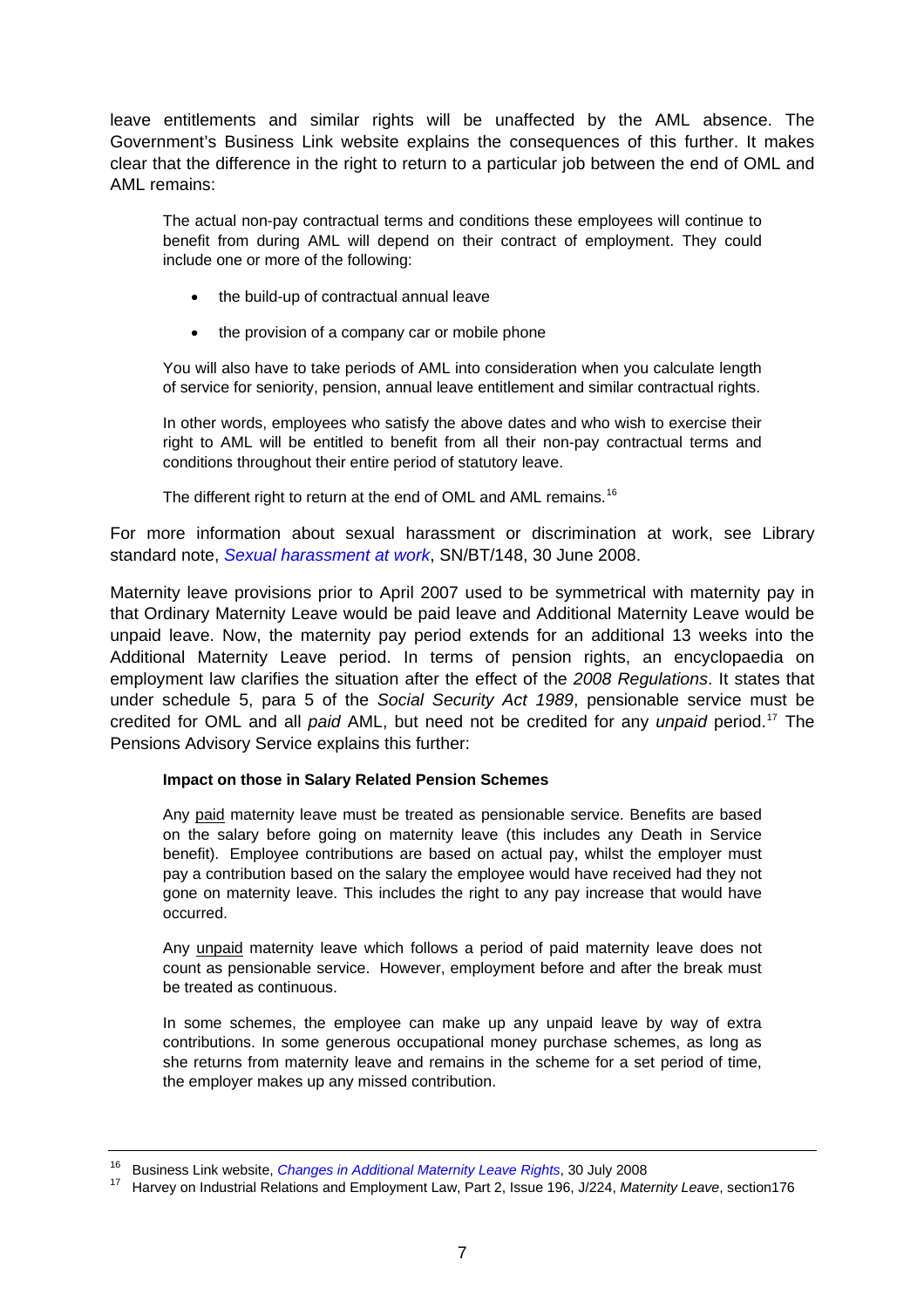### <span id="page-7-0"></span>**Impact on those in Money Purchase Pension Schemes (including GPPs and Stakeholders)**

A woman on paid maternity leave will continue to pay contributions. The rate will apply to the amount of pay actually received.

If the employer normally contributes to the plan, he will still be required to continue contributing during paid maternity leave. These contributions will be based on the pay the employee would have received had she not gone on maternity leave. In schemes where the rules state that the employer will match the employee's contribution, the employer must still contribute at the level the employee would normally pay and not what she is actually paying during her maternity leave.

Any death benefits payable under the scheme must be based on the same benefits as would have been paid had the employee been working normally.

During a period of unpaid maternity leave, neither the employee nor the employer will be expected to contribute. The employee may, if she chooses, pay contributions during this period but the employer will not have a duty to contribute (unless their contract of employment states otherwise).<sup>[18](#page-7-1)</sup>

# **2 Proposed changes**

# **2.1 Government: Extension to 12 months paid maternity leave**

In an associated document to the *Pre-Budget Report* of December 2004 the following future changes were announced, including a goal of extending paid maternity leave to a full 12 months. This relates to both SMP and MA:<sup>[19](#page-7-2)</sup>

Choice and flexibility: parents to have greater choice about balancing work and family life

- a goal of twelve months paid maternity leave by the end of the next Parliament [now this Parliament]. As a first step this Pre-Budget Report announces the extension of the entitlement to nine months from April 2007;
- legislation to give mothers the right to transfer a proportion of this paid leave to the child's father by the end of the next Parliament; and
- every family to have easy access to integrated services through Children's Centres in their local community, offering information, health, family support, childcare and other services for parents and children. 2,500 Children's Centres will be in place by 2008 and 3,500 by 2010.

In February 2005, the Government published a consultation document, *Work and Families Choice and Flexibility*. [20](#page-7-3) In it the Government set out further its case for extending maternity pay from six months, to nine months from April 2007, to one year by the end of what was then the next Parliament (now this Parliament):

Research has shown that paid maternity leave is associated with a range of significant health benefits for mothers and their babies. These include reduced levels of maternal depression, lower infant mortality, fewer low birth weight babies, more breastfeeding

<span id="page-7-2"></span><span id="page-7-1"></span><sup>&</sup>lt;sup>18</sup>Pensions Advisory Service[,](http://www.hm-treasury.gov.uk/prebud_pbr04_adchildcare.htm) *Maternity Leave* [on 13 January 2010]<br><sup>19</sup> HM Treasury, *Choice for parents, the best start for children: a ten year strategy for childcare, December 2004<br><sup>20</sup> HM Government, <i>Work and Fami* 

<span id="page-7-3"></span>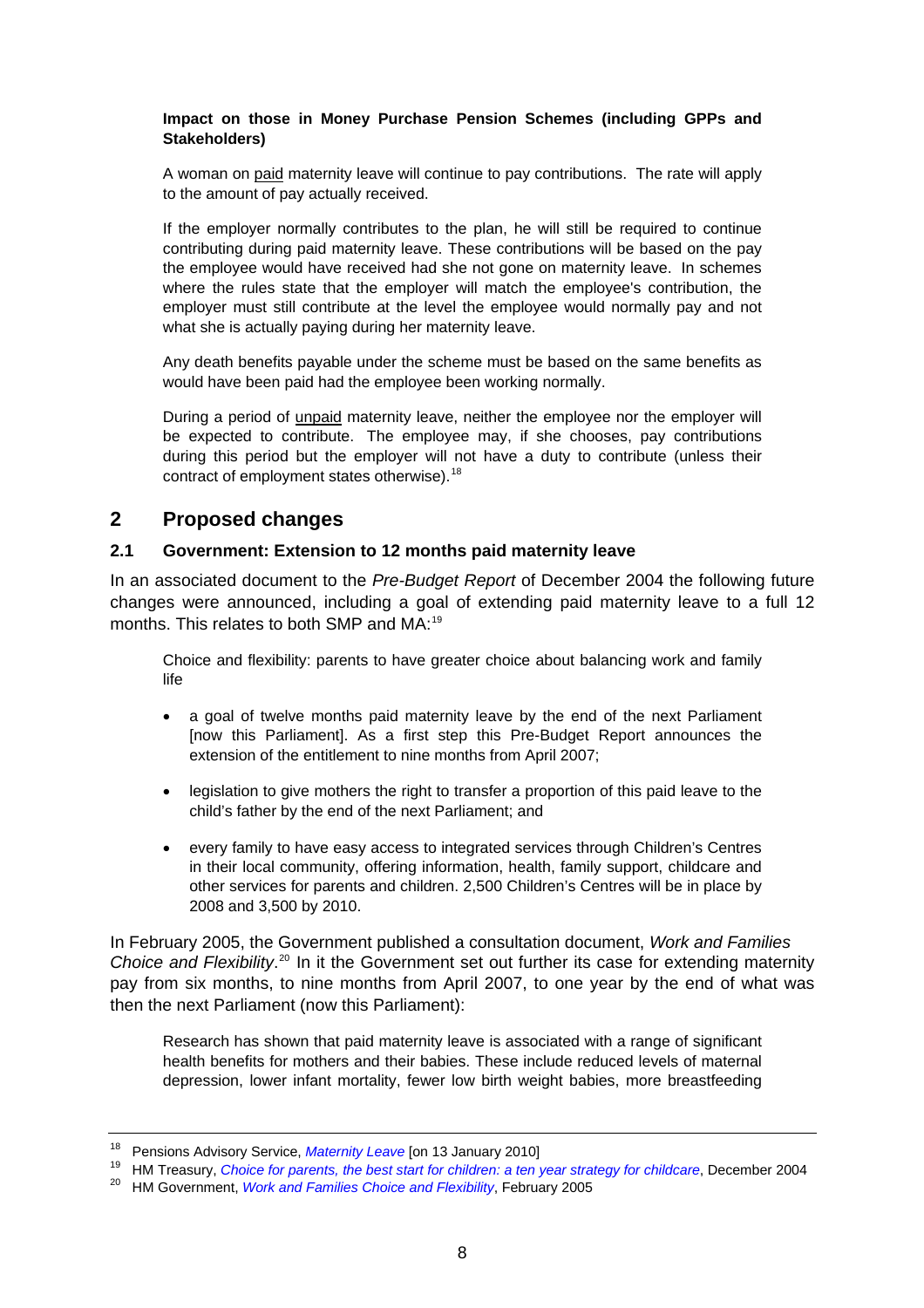and more use of prevenative health care. Unpaid leave does not have the same protective effects.

[...] In order to give children the best start in life and to give parents more choice about how to balance their work and family responsibilities, the Government intends to extend paid maternity and adoption leave to nine months from April 2007 towards the goal of a year's paid leave by the end of the next Parliament. $21$ 

The Government published its response to this consultation in October 2005.<sup>[22](#page-8-1)</sup> It set out the general view of the responses it had received in relation to its proposal to extend maternity pay:

The general response to the commitment to extend maternity and adoption pay to nine months, with the goal of 12 months by the end of the Parliament, was positive. Parents' groups and unions welcomed the extension and the vast majority of employers recognised the need to work constructively with all concerned to make these new rights work for both business and employees.

[…]Some businesses – particularly small employers and their representative bodies expressed concerns over the extension of the statutory pay period, arguing that the absence of an employee over a long period can cause difficulties and additional costs to the employer. We will ensure that the views of employers are fully understood and considered before any further extension in the period of maternity and adoption pay to 52 weeks $23$ 

Having considered the responses, to the *Work and Families Choice and Flexibility* consultation, the Government confirmed its proposals in its response to the consultation:

Most working women are already entitled to 12 months' maternity leave. We will extend the right to 12 months' leave to all employed women, while leaving untouched the existing distinctions in contractual rights between the first and second six months of leave, as well as the different rights to return [this distinction has however, subsequently been altered by the *Maternity and Parental Leave etc. and the Paternity and Adoption Leave (Amendment) Regulations 200*8]. This will minimise the administrative changes for business.

We will extend the period of maternity pay from six months to nine from April 2007 on the road to 12 months.

[...] Alongside these enhanced choices for parents, we will also be taking steps to ease any possible new burdens for business. These include increasing the amount of notice mothers returning from maternity leave must give to their employers when their plans change; enabling improved contact between mothers and their employers during the maternity leave period – including by introducing Keeping In Touch Days – and provisions to help employers manage the administration of maternity pay by enabling Statutory Maternity Pay (SMP) to start from any day of the week and be paid on a daily basis. In addition we will provide more and better targeted guidance to ensure both employees and employers are aware of their rights and responsibilities. $24$ 

<span id="page-8-2"></span><span id="page-8-1"></span>

<span id="page-8-0"></span><sup>&</sup>lt;sup>21</sup> HM Government[,](http://www.berr.gov.uk/files/file16317.pdf)*Work and Families Choice and Flexibility*, February 2005 p25<br><sup>22</sup> HM Government, *Choice and Flexibility Government Response To Public Consultation*, October 2005<br><sup>23</sup> HM Government, *Choice and Flexib* 

<span id="page-8-3"></span>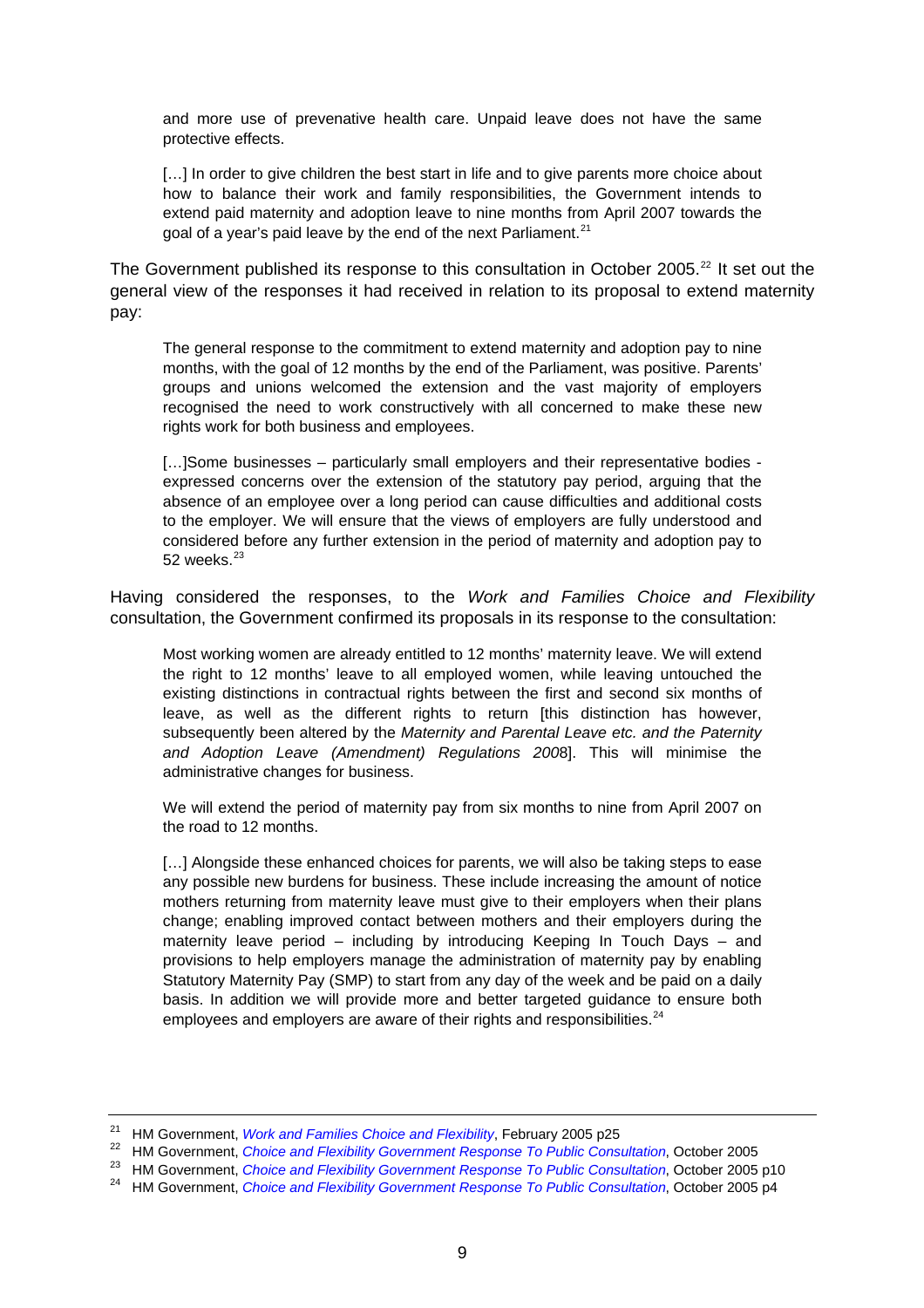On 21 June 2006 the *Work and Families Act 2006* was passed. Section 1 of this Act gives provision for the Government to make regulations to extend the period of maternity pay to a maximum of 52 weeks. <sup>[25](#page-9-0)</sup>

In February 2009 there was unconfirmed speculation in the press however, that implementation of the extension to 12 months paid maternity leave would delayed or postponed indefinitely amid concern about the increased cost to business in the recession.<sup>[26](#page-9-1)</sup> On 31 May 2009 it was again reported that plans to extend paid maternity leave were being "reviewed" and were currently "on hold":

PLANS to allow parents to share a year's paid maternity leave have been shelved by Lord Mandelson after complaints from businesses. The pledge, contained in Labour's manifesto at the last election, would have given fathers six months' paid leave to look after a baby, allowing mothers to return to work early. Ministers also promised to extend paid maternity leave from nine to 12 months.

The plans were seen as a key plank of Labour's family-friendly agenda, giving parents more flexibility on who looked after the children. They would also have allowed people in lesbian and gay civil partnerships to share maternity leave.

The proposals were applauded by family groups and championed by the government's equality ministers, including Harriet Harman, the deputy Labour leader. However, they were sharply criticised by small firms which complained that they would cost too much and create more red tape.

A spokesman for Mandelson's business department said it was now reviewing the proposals and the plans to introduce the rights this year were on hold.

"We have not yet announced a date for extending maternity and paternity rights," he said. "We are continuing to review the appropriateness of all new regulations due to come into force in the current economic climate.

"It is only right that in tough economic times we look afresh at the costs and benefits of new regulations."

The decision to shelve the plans was condemned by women's and fathers' groups. Fathers are now entitled to only two weeks' paternity leave.

Katherine Rake, director of the Fawcett Society, which campaigns for more women in public life, said: "It looks like Peter Mandelson is undermining the equalities agenda again. He cannot use the recession as an excuse to roll back hard-won commitments to mums and dads.

"They will be hugely disappointed if ministers fail to deliver their commitment to deliver more paternity leave for dads."<sup>[27](#page-9-2)</sup>

On 15 September 2009 the Government announced plans to go ahead with proposals to allow for the last six months of maternity leave to be transferred to the father.<sup>[28](#page-9-3)</sup> The announcement explained that as maternity leave is currently paid for nine months, the father could then receive the final three months of the paid leave entitlement if the mother returns to

<span id="page-9-3"></span><span id="page-9-2"></span>

<span id="page-9-1"></span><span id="page-9-0"></span><sup>&</sup>lt;sup>25</sup> Work and Families Act 2006 [explanatory notes](http://www.opsi.gov.uk/acts/en2006/2006en18.htm)<br><sup>26</sup> See "Lord Mandelson plan to tear up new laws splits party"[,](http://www.timesonline.co.uk/tol/news/politics/article5786951.ece)*The Times*, 23 February 2009<br><sup>27</sup> Paternity leave scheme shelved by Lord Mandelson, *The Times*, 31 May 2 *[that will give more choice and flexibility to parents as to how they use maternity and paternity leave](http://nds.coi.gov.uk/content/detail.aspx?NewsAreaId=2&ReleaseID=406668&SubjectId=2)*, 15 September 2009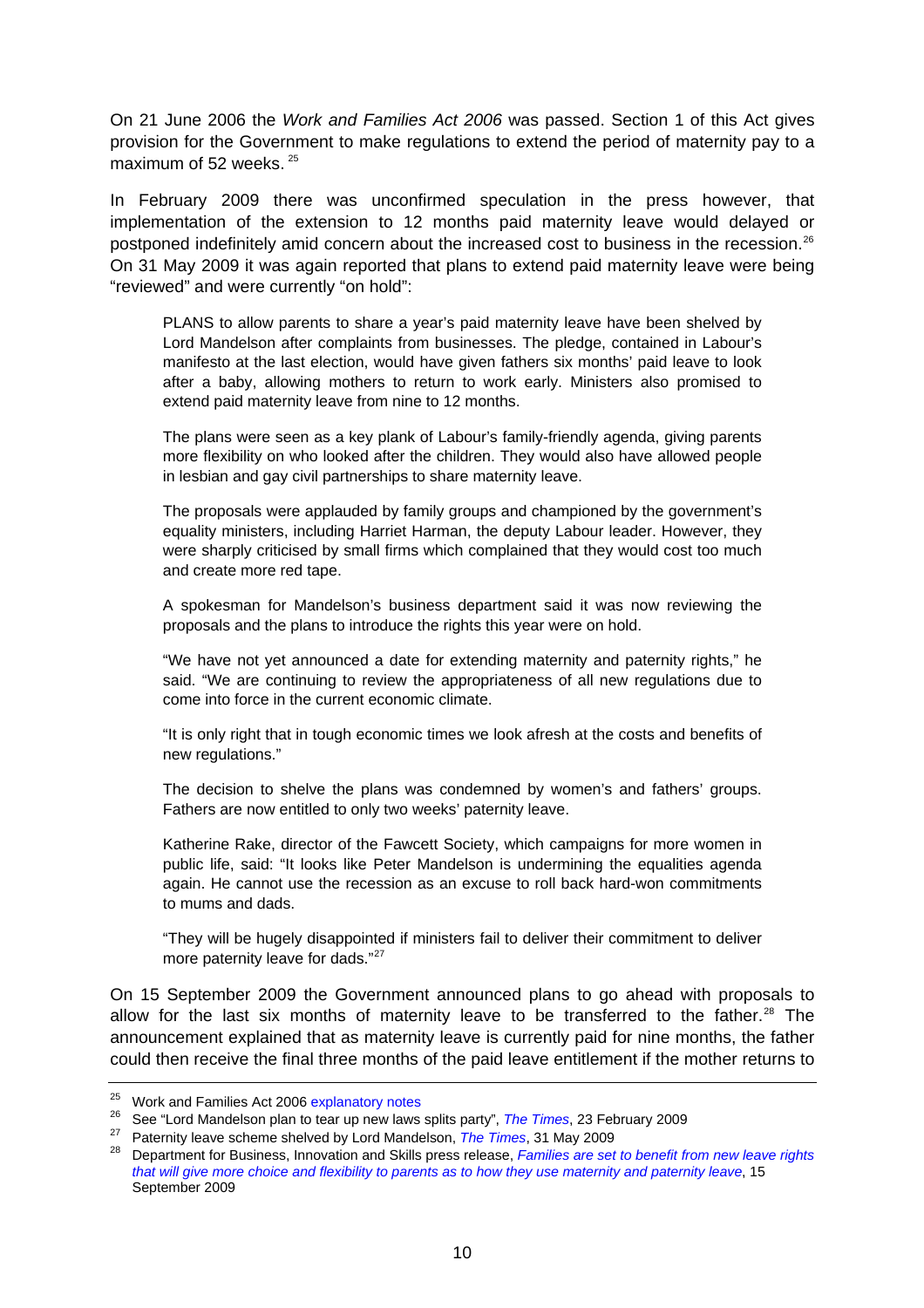<span id="page-10-0"></span>work after six months. After consultation the Government hopes to introduce regulations to introduce this scheme by April 2010, to have effect for parents of children due on or after 3 April 2011.<sup>[29](#page-10-1)</sup> No reference was made in this announcement to the proposal to extend maternity pay to 52 weeks. The *Financial Times* reported that the plans to extend maternity leave further had been dropped:

The new right would allow mothers, who go back to work after six months, to transfer their unused six months of maternity leave to their partner. This would give fathers a statutory right to up to three months' paid and three months' unpaid leave, in contrast to the maximum fortnight's paid leave they enjoy at present. Gay couples could also share maternity leave.

Business has won its fight to persuade the government to drop a linked proposal to extend paid maternity leave from nine months to a year, in spite of a Labour manifesto commitment.<sup>[30](#page-10-2)</sup>

# **2.2 Proposed changes at EU level**

On 3 October 2008 the EU Commission issued a [work-life balance "package"](http://europa.eu/rapid/pressReleasesAction.do?reference=MEMO/08/603&format=HTML&aged=0&language=EN&guiLanguage=en). It contains a legislative proposal (the proposal), which would amend the *Pregnant Workers Directive (92/85/EEC)*. [31](#page-10-3) The aim is to "strengthen women's legal entitlement to family-related leave, namely maternity leave".

The proposal was examined by the House of Commons European Scrutiny Committee in its thirty-eighth report session 2007-08. It set out the main aspects of the proposal in relation to maternity leave and pay:

- require Member States to take the measures necessary to ensure that a worker who is pregnant, who has recently given birth or who is breastfeeding is entitled to a continuous period of maternity leave of at least 18 weeks (rather than 14 weeks, as at present);
- require that those 18 weeks include compulsory leave of at least six weeks after childbirth;
- require Member States to ensure that women can choose when to take the noncompulsory portion of maternity leave;
- require the pre-natal period of maternity leave to be extended by any period between the expected date and the actual date of childbirth, if later; and
- require Member States to ensure that additional maternity leave is granted in the event of premature childbirth, hospitalisation of the baby at birth, multiple births or birth of a baby with disabilities.  $32$

<span id="page-10-4"></span>In terms of the proposal to increase the minimum length of maternity leave for EU countries from 14 weeks to 18 weeks, the UK provision is already more generous than this. In the UK employees are generally entitled to 52 weeks maternity leave - and if an employee meets certain requirements, 39 weeks of it will be paid at the statutory rate.

<span id="page-10-1"></span><sup>&</sup>lt;sup>29</sup> Ibid<br><sup>30</sup> "Plan to extend UK paternity leave", Financial Times, 14 September 2009

<span id="page-10-3"></span><span id="page-10-2"></span><sup>&</sup>lt;sup>31</sup> Proposal for a Directive of the European Parliament and of the Council amending Council Directive 92/85/EEC *[on the introduction of measures to encourage improvements in the safety and health at work of pregnant](http://ec.europa.eu/social/BlobServlet?docId=607&langId=en)  [workers and workers who have recently given birth or are breastfeeding, COM\(2008\) 600/4](http://ec.europa.eu/social/BlobServlet?docId=607&langId=en)*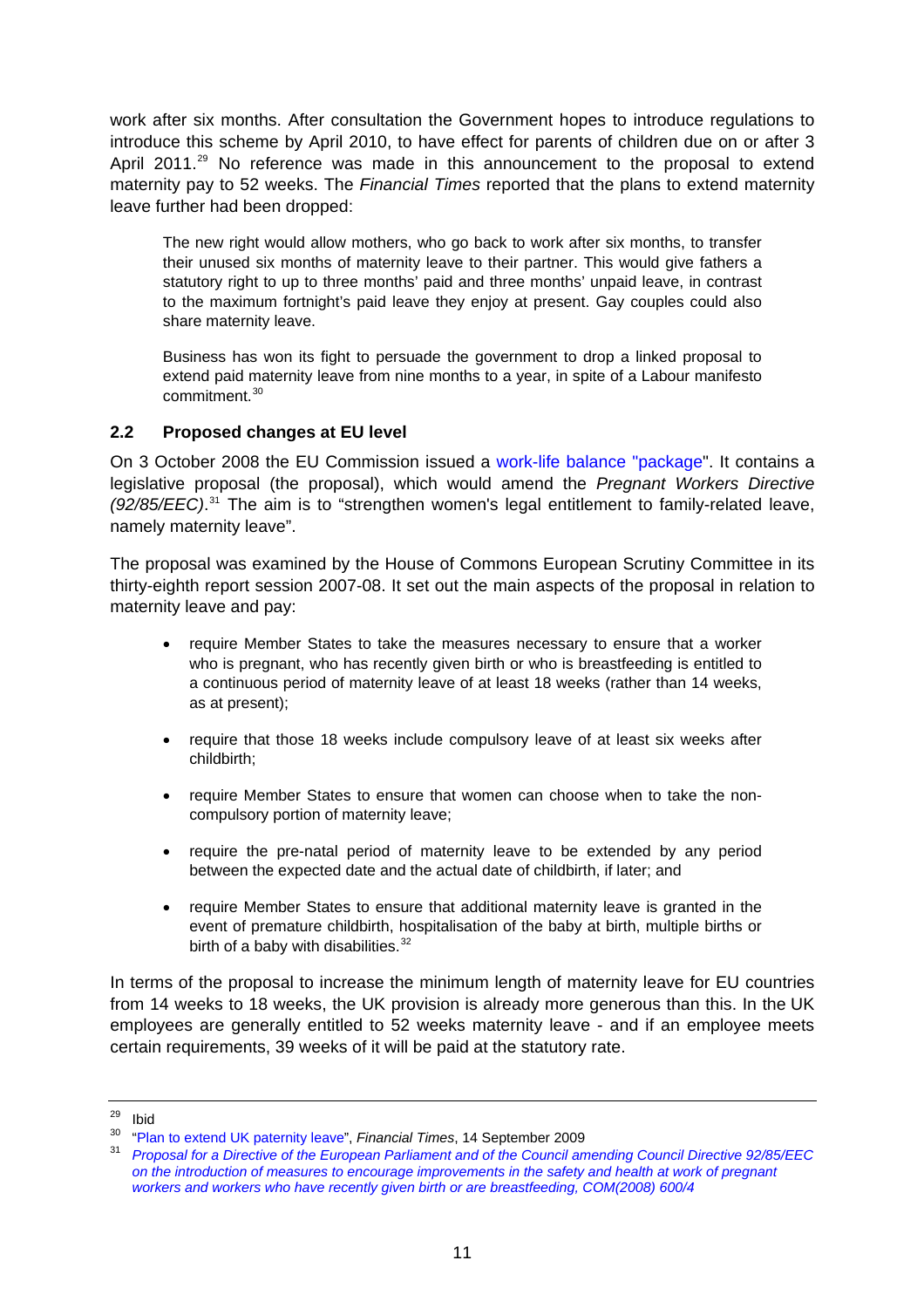Some press reports claim that the proposal would increase maternity pay to 18 weeks at full pay (Daily Telegraph, *[European Commission to force women to take six weeks off after](http://www.telegraph.co.uk/health/3485528/European-Commission-to-force-women-to-take-six-weeks-off-after-giving-birth.html)  [giving birth,](http://www.telegraph.co.uk/health/3485528/European-Commission-to-force-women-to-take-six-weeks-off-after-giving-birth.html)* 20 November 2008). However, the text of the proposal suggests that Member States would be able to choose cap the level of pay:

Point 3 modifies the existing rule on the payment given during maternity leave: it provides for the principle of the payment of the full monthly salary received prior to the maternity leave. However, this is not mandatory since this payment may be subject to a ceiling, to be determined by the Member State, provided that it is not set below the rate for sick pay. Member States may determine if the level of the payment during maternity leave corresponds to the one of the last monthly salary before maternity leave or to an average to be calculated over a certain period.<sup>[33](#page-11-0)</sup>

In a Government memorandum published in the European Scrutiny Committee Report, it can be seen that the Government has asked for further clarity about this point:

The proposal for the revised directive is to require the payment of full pay during maternity leave albeit subject to a cap. The potential of full pay is a significant spending risk and is at variance with the UK's general scheme of benefit payments — basic flat rate benefits topped up according to individual family need by a system of meanstested benefits and tax credits. While a mandatory move to full pay during maternity leave is not the Commission's intention and pay may be subject to a ceiling, the UK will be seeking further legal clarity in this area.<sup>[34](#page-11-1)</sup>

The proposal to extend the period of compulsory leave would have an impact on the current situation in the UK. At present UK employees have to take two weeks of compulsory maternity leave after childbirth.<sup>[35](#page-11-2)</sup> In the proposal this would be extended to six weeks immediately after childbirth - this is provided for in proposed article 1.

The Government memorandum highlights concern about the proposals to extend the length of leave available in the event of premature and multiple births:

The length of the leave available in the UK ensures that a mother has sufficient leave to take account of her needs if her child is premature or hospitalised, or she has a multiple birth. The proposal to allow mothers to take additional leave in these types of situations would increase the administrative burden for employers managing maternity absence and create uncertainty for mothers and their employers about the overall length of maternity leave, reducing their ability to plan. The Government will be seeking clarity about how to reconcile the objectives of the Commission proposal with the reality of a much higher maternity leave provision.<sup>[36](#page-11-3)</sup>

There is also concern about allowing a woman to take an increased proportion of the leave before the birth:

"In the UK women have the freedom to choose to take their maternity leave any time from the 11th week before their baby is due. The UK is concerned that Article 8.2 as

 $32$ House of Commons European Scrutiny Committee, *[Thirty-Eighth Report](http://www.publications.parliament.uk/pa/cm200708/cmselect/cmeuleg/16-xxxiv/16xxxi04.htm)*, session 2007-08, HC 16-xxxiv, 18<br>November 2008

<span id="page-11-0"></span><sup>&</sup>lt;sup>33</sup> Proposal for a Directive of the European Parliament and of the Council amending Council Directive 92/85/EEC *[on the introduction of measures to encourage improvements in the safety and health at work of pregnant](http://ec.europa.eu/social/BlobServlet?docId=607&langId=en)* 

*workers and workers who have recently given birth or are breastfeeding, COM(2008) 600/4,* p8 34 Government memorandum, House of Commons European Scrutiny Committee, *[Thirty-Eighth Report](http://www.publications.parliament.uk/pa/cm200708/cmselect/cmeuleg/16-xxxiv/16xxxi04.htm)*, session

<span id="page-11-3"></span>

<span id="page-11-2"></span><span id="page-11-1"></span><sup>2007-08,</sup> HC 16-xxxiv, 18 November 2008<br><sup>35</sup> Regulation 8, *Maternity and Parental Leave etc Regulations 1999*, SI 1999/3312<br><sup>36</sup> Government memorandum, House of Commons European Scrutiny Committee, *[Thirty-Eighth Report](http://www.publications.parliament.uk/pa/cm200708/cmselect/cmeuleg/16-xxxiv/16xxxi04.htm)*, 2007-08, HC 16-xxxiv, 18 November 2008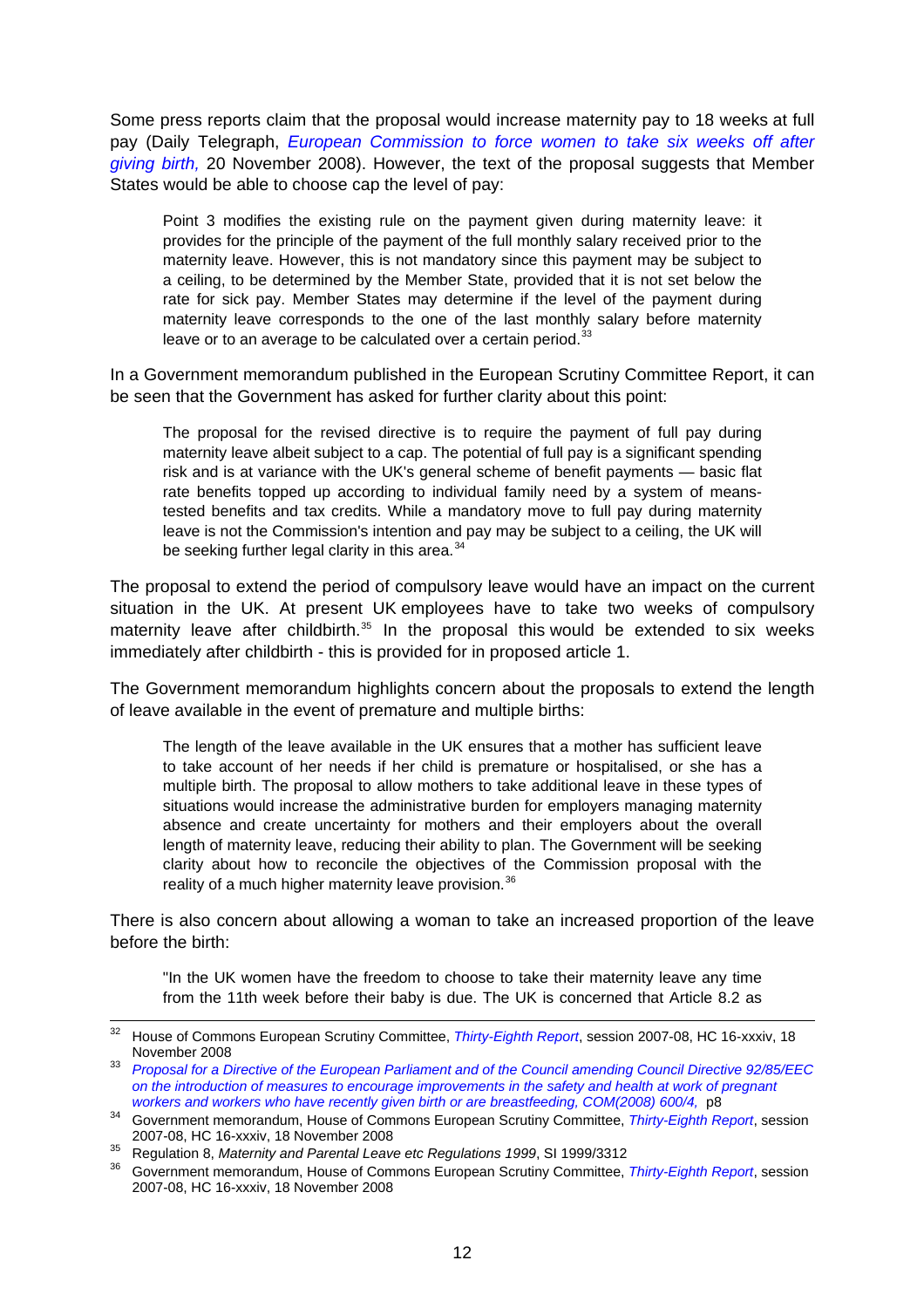<span id="page-12-0"></span>proposed, in providing complete flexibility to a woman in when to take her noncompulsory maternity leave could mean that in the UK a mother could take the majority of her maternity leave prior to confinement, by choosing to start their maternity leave early in their pregnancy. This contradicts the aim of the proposal to provide additional health protections following the birth of the child."<sup>[37](#page-12-1)</sup>

This was a similar concern to that of the Institute of Directors who said that it thought that this proposal may cause too much uncertainty for employers:

The proposal provides for free choice as to when the non-compulsory part of maternity leave can be taken (New Article 8, paragraph 2). There is no limit placed on how soon before or after the birth the leave can be taken, or any requirement for the leave to be taken consecutively.

This has the potential to make life impossible for employers in terms of arranging cover, and would almost certainly reduce the appeal of employing women of child bearing age.<sup>[38](#page-12-2)</sup>

The Government issued a Consultation seeking views on the Commission's proposal on 24 March 2009.<sup>[39](#page-12-3)</sup> The deadline for responses was 22 June 2009 and a Government response is still awaited. Page 5 of the Consultation has a useful comparative table showing how the Commission's proposal relates to provisions in the UK at the moment. The Consultation also contains an Impact Assessment on the potential costs and benefits of implementing the Commission's proposals.

The progress of the proposed Directive in the European Parliament can be tracked on the Parliament's Legislative Observatory website:

[www.europarl.europa.eu/oeil/FindByProcnum.do?lang=2&procnum=COD/2008/0193](http://www.europarl.europa.eu/oeil/FindByProcnum.do?lang=2&procnum=COD/2008/0193)

## **2.3 The Equality and Human Rights Commission**

On 30 March 2009 the Equality and Human Rights Commission (EHRC) published a report, *Working Better*, which made recommendations for changes to the flexible working and parental leave regimes.[40](#page-12-4)

The report states that the paternity and maternity leave and pay regimes in Britain convey the message that child care is the primary responsibility of women:

Britain now stands out internationally for having a very long period of leave reserved for mothers, most of it at a low rate of pay, and for having relatively weak parental leave. It also has a very short period of paternity leave. This is in comparison to other countries with long well-paid periods of parental leave with higher take-up rates by fathers. Together, long low-paid maternity leave and short low-paid paternity leave convey the message that it is primarily women who are responsible for the care of young children.<sup>[41](#page-12-5)</sup>

<span id="page-12-1"></span><sup>37</sup> Government memorandum, House of Commons European Scrutiny Committee, *[Thirty-Eighth Report](http://www.publications.parliament.uk/pa/cm200708/cmselect/cmeuleg/16-xxxiv/16xxxi04.htm)*, session 2007-08, HC 16-xxxiv, 18 November 2008 38 Institute of Directors, *[Briefing Paper on the Proposed Pregnant Workers and Mothers Directive](http://www.iod.com/intershoproot/eCS/Store/en/pdfs/policy_Briefing_note_maternity_proposal.pdf)*, 1 December

<span id="page-12-2"></span><sup>2008 39</sup> Department for Business, Enterprise and Regulatory Reform, *[European Commission proposals to amend the](http://www.berr.gov.uk/files/file50575.pdf)* 

<span id="page-12-3"></span>Pregnant Workers Directive: a Consultation[,](http://www.berr.gov.uk/files/file50575.pdf)24 March 2009<br><sup>40</sup> Equality and Human Rights Commission, *Working Better*, 30 March 2009<br><sup>41</sup> Equality and Human Rights Commission, *Working Better*, 30 March 2009, p22

<span id="page-12-5"></span><span id="page-12-4"></span>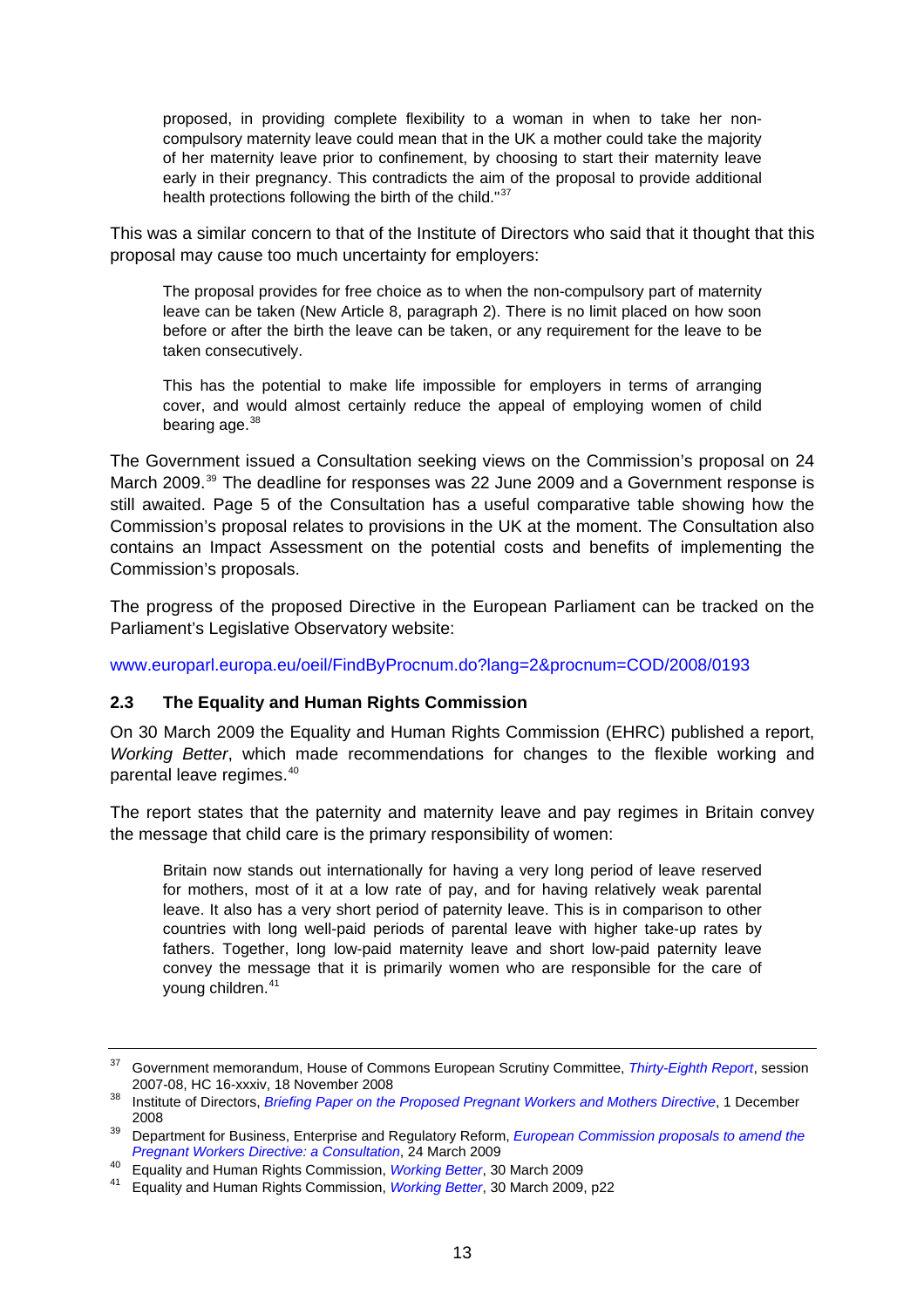The report finds that women's career prospects can be "damaged" after having children and that men's choices about helping with parenting are "constrained":

Many women's career prospects are damaged after they have children. The gender pay gap more than trebles when women reach their 30s as a result of the financial penalties associated with motherhood. Women often take part-time work in lower paid jobs and - let us be clear here - that may be out of choice. But there is strong evidence that it is not all based on choice. $42$ 

The report concluded that gender-neutral parental leave, as in some European countries, would enable "real choice" for men to take up caring responsibilities and women to make "fuller economic use of their skills".[43](#page-13-1) The EHRC made a number of recommendations to change the parental leave system. For mothers this includes eventually reducing the maternity pay period to 6 months, but at a higher rate of 90% pay:

### **For fathers:**

- the first two weeks' paternity leave at the birth of their child would be retained, but at 90 per cent pay
- four months of dedicated 'parental leave' which can be taken after the mother's six months of maternity leave comes to an end. This right would be available until their child's fifth birthday
- at least eight weeks of that leave should be supported at 90 per cent of pay.

### **For mothers:**

- The first 26 weeks would remain dedicated maternity leave for mothers. The number of weeks paid at 90 per cent pay would be increased from six to 26 weeks
- After six months, mothers would get the same 'parental leave' arrangements as fathers.

### **For both:**

• Four months of parental leave that either parent can take, at least eight weeks at 90 percent of pay.

### **For low income parents:**

- the research found that fathers in families with an income of up to  $£15,000$  are much less likely (46 per cent) to take paternity leave than those in the highest income group (59 per cent)
- 48 per cent of mothers who are lone parents are far more likely to take a short period of maternity leave, compared to 31 per cent of mothers in a relationship
- the Commission's recommendations would increase the rates of pay for both mothers and fathers, ensuring more low income and single parents can afford to take leave.<sup>[44](#page-13-2)</sup>

<span id="page-13-2"></span>

<span id="page-13-1"></span><span id="page-13-0"></span><sup>&</sup>lt;sup>42</sup> Equality and Human Rights Commission[,](http://www.equalityhumanrights.com/uploaded_files/working_better_final_pdf_250309.pdf)*Working Better*, 30 March 2009, p23-24<br><sup>43</sup> Equality and Human Rights Commission, *Working Better*, 30 March 2009, p29<br><sup>44</sup> Equality and Human Rights Commission press release, *leave that gives mothers and fathers real choice*, 30 March 2009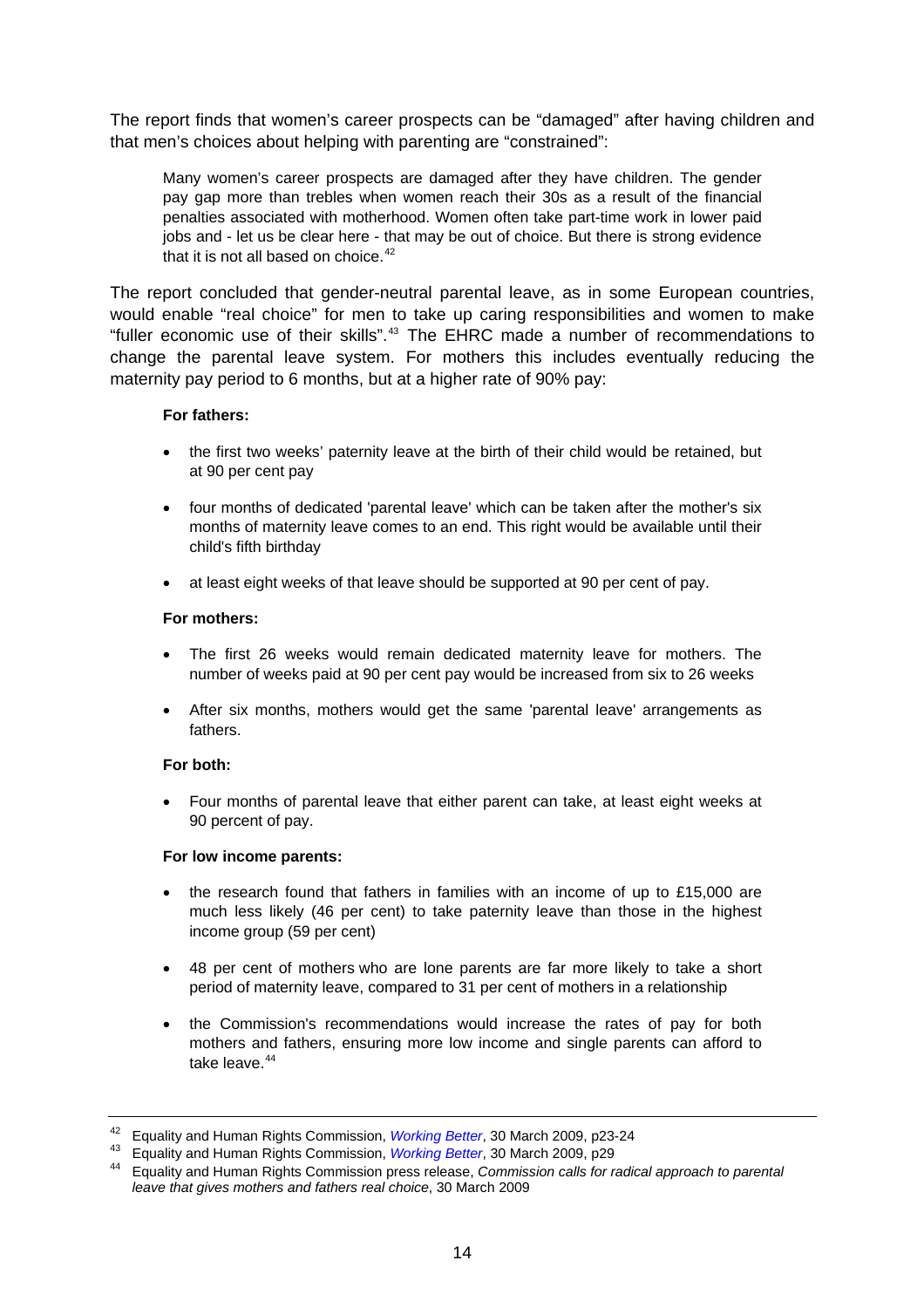The EHRC suggests that the changes to the parental leave system should be made over the next ten years, by way of an incremental approach:

### **Stage 1: Expand eligibility; improve levels of payment; introduce paternity allowance**

The key features of this stage are as follows:

- Retain entitlement to 80 weeks leave in total before the child is five years old
- Expand eligibility for benefits: remove requirement for the claimant to have worked for the same employer continuously for 26 weeks
- Introduce paternity allowance (PA) as an equivalent entitlement to maternity allowance (MA) for fathers
- Extend higher rate statutory maternity pay (SMP) to 18 weeks at 90 percent pay (leaving 21 weeks at the flat rate)
- Improve level of payment for statutory paternity pay (SPP) to 90 percent of pay
- Increase the flexibility of paternity and parental leave, so there is no need to take leave in blocks of a whole week.

### […]

### **Stage 2: Introduce dedicated, non-transferable periods of leave for mothers / fathers**

The key features of this stage are as follows:

- Retain entitlement to 80 weeks' leave in total before the child is five years old and other features of Stage 1
- Reduce the flat rate SMP period from 21 weeks to eight weeks, and instead introduce up to 52 weeks' parental leave, divided equally between mothers and fathers: 12 weeks at 90 percent pay; 12 weeks at a flat rate of £117.18 per week; and 28 weeks unpaid
- Within parental leave, assign dedicated, non-transferable 'mummy months': four weeks at 90 percent pay and four weeks at the flat rate and dedicated, nontransferable 'daddy months': four weeks at 90 percent pay and four weeks at the flat rate – both with a 'use it or lose it' condition to encourage take-up.

[…]

### **Stage 3: Extend periods of paid parental leave for mothers / fathers**

The key features of this stage are as follows:

- Retain entitlement to 80 weeks' leave in total before the child is five years old and other features of Stage 2
- Extend higher rate statutory maternity pay (SMP) to 26 weeks at 90 percent pay
- Divide the 52 weeks' parental leave into 4 'mummy months' (17.3 weeks); 4 'daddy months' (17.3 weeks); and 4 months (17.3 weeks) for either parent